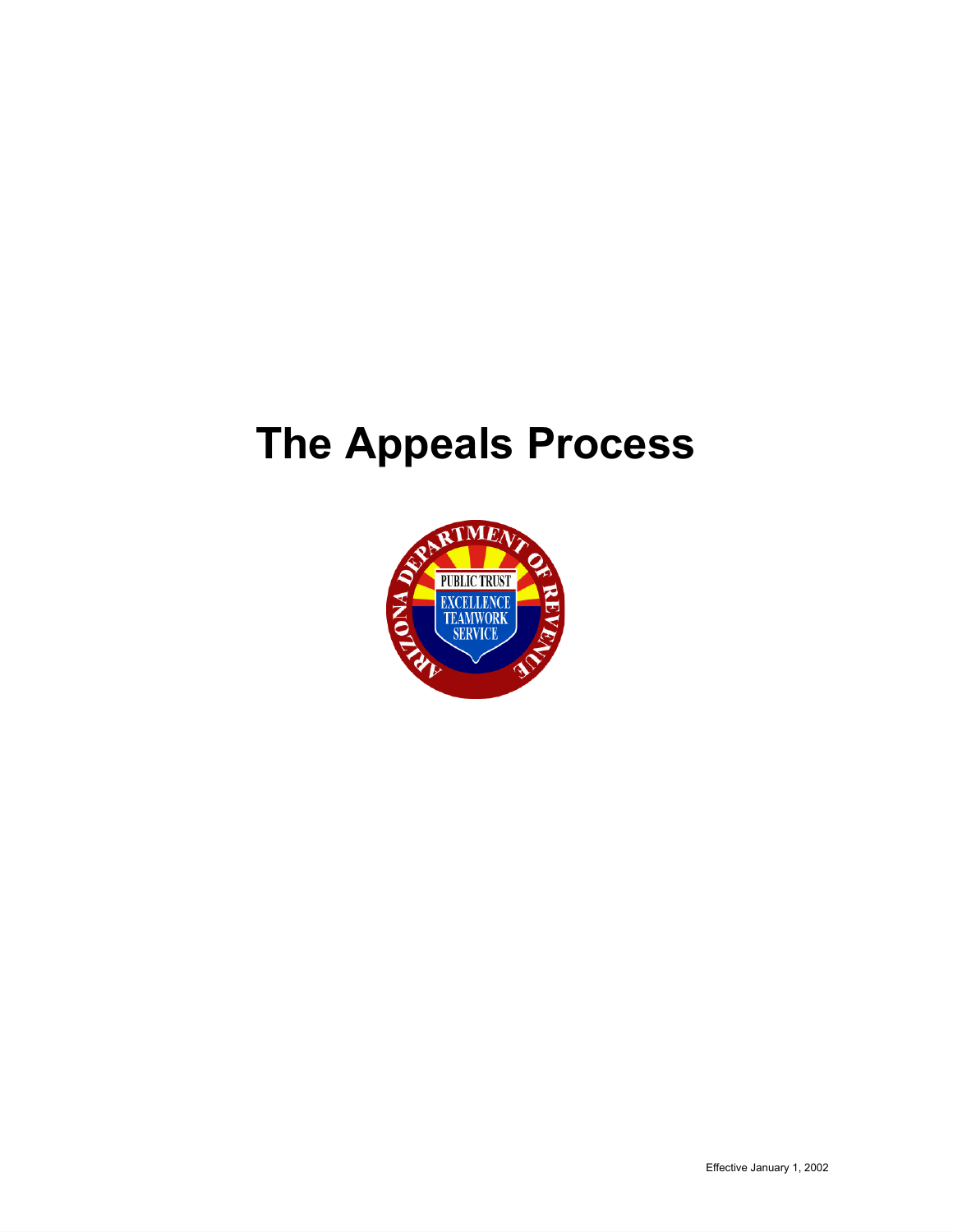# **Appeals Process for Real Property**

Property listed on the real property tax roll is valued as of January 1 of the calendar year preceding the year in which taxes are levied. Appeals at all levels are then initiated during the valuation year and prior to the tax year. There is a provision for the Assessor to change assessments on or before September 30 of the valuation year for the following situations, wherein the property change occurred after September 30 of the year preceding the valuation year and before October 1 of the valuation year:

- 1. New construction of, additions to, or deletion of improvements.
- 2. Splits or consolidations of assessment parcels.
- 3. Changes in property use.

Real property owners are notified of changes in the value or classification of property through a "Notice of Value" form sent by the County Assessor. Those notices are mailed before March 1 of the valuation year, with the exception of the Notice of Change, which is mailed on or before September 30. The values reported on both notices are to be used for the following tax year. With the exception of Legal Class 3 residential property and rented single-family residential property in Legal Class 4, the notices must list the value of land and improvements separately, but any appeals must be based on the total value of the property (the "unitary value" concept), not the separate components.

Property owners dissatisfied with the value or classification of their property by the County Assessor may appeal by following a strict appeals procedure and timetable. There are two levels of administrative appeal and a judicial appeal process available. Administrative appeals include those petitions filed with the Assessor or the appropriate Board of Equalization. The term "judicial appeal" applies to those appeals that are filed with the Court. The real property assessment and appeal schedules are summarized in Tables 1 and 2 on the following pages. Following those tables is more discussion of the appeals process.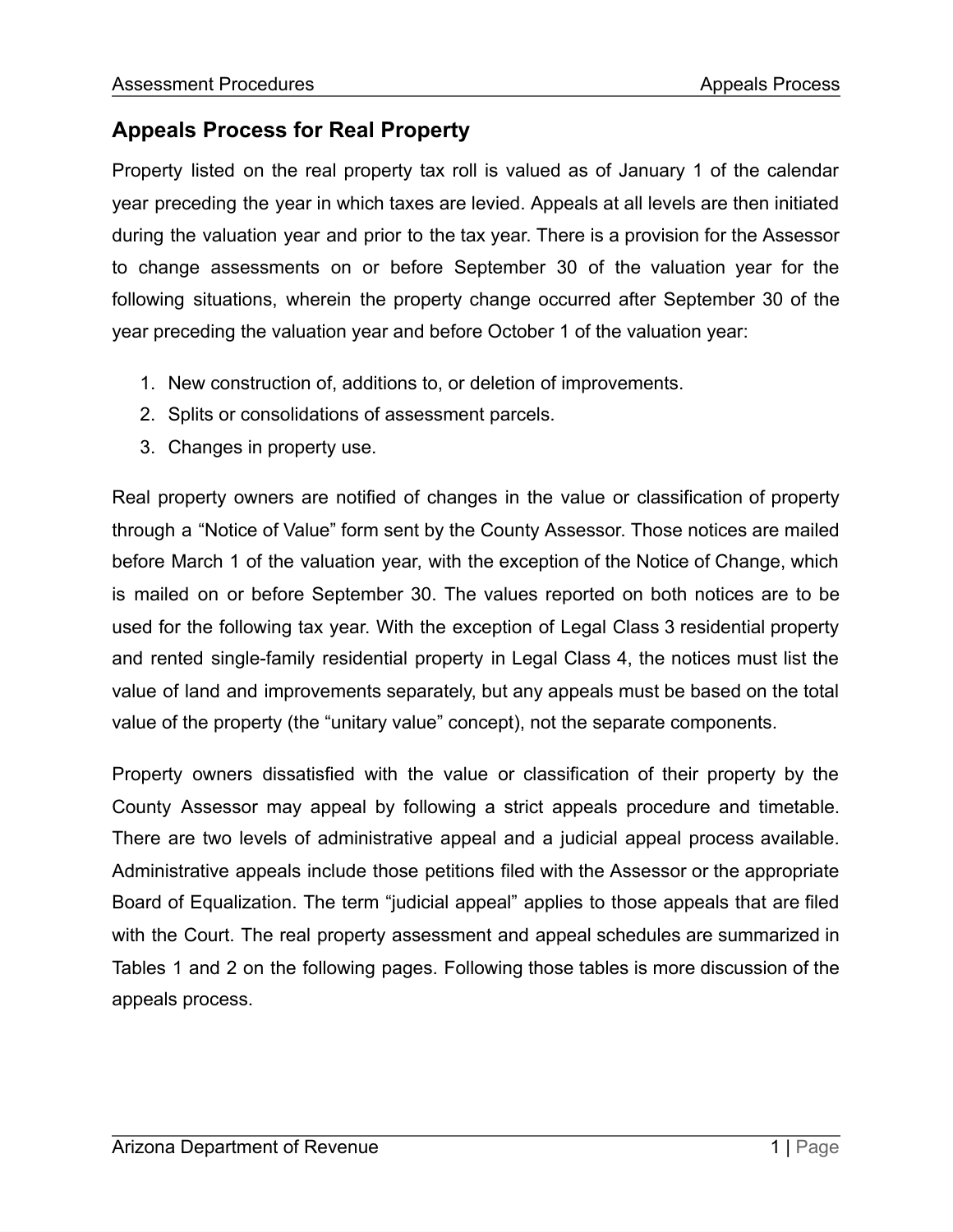# **Appeals Process for Personal Property**

Personal property follows a different valuation and administrative appeals schedule than does real property. That process has recently undergone significant changes, which became effective January 1, 2001. Refer to Chapter 8 of the Department's current Personal Property Manual for a complete discussion of the personal property appeal process.

The main concepts involved in the recent changes concern eliminating separate "secured" and "unsecured" personal property tax rolls, the creation of a new personal property tax roll, the temporary creation of a transitional "phase-in" period over tax years 2001, 2002 and 2003 to list personal property now on the unsecured rolls onto the new tax roll, and resultant adjustments to the appeals and the assessment and collection error correction procedures.

During this transition period, the Assessors are allowed to list, in stages, all property now listed on the unsecured tax rolls onto the new tax roll. The new personal property tax roll has an appeals calendar (see table 4.1.3) that differs from the appeals process for real property that is described in detail in this chapter. This transition is to be completed (i.e., all personal property is to be listed on the new tax roll) beginning with the 2004 tax year. All property listed on the personal property tax roll will be subject to the provisions of the appeals process pursuant to Title 42, Chapter 16, Articles 2, 3, 4 or 5, or Chapter 19, Article 2, as well as to the assessment and collection error correction process pursuant to Title 42, Chapter 16, Article 6.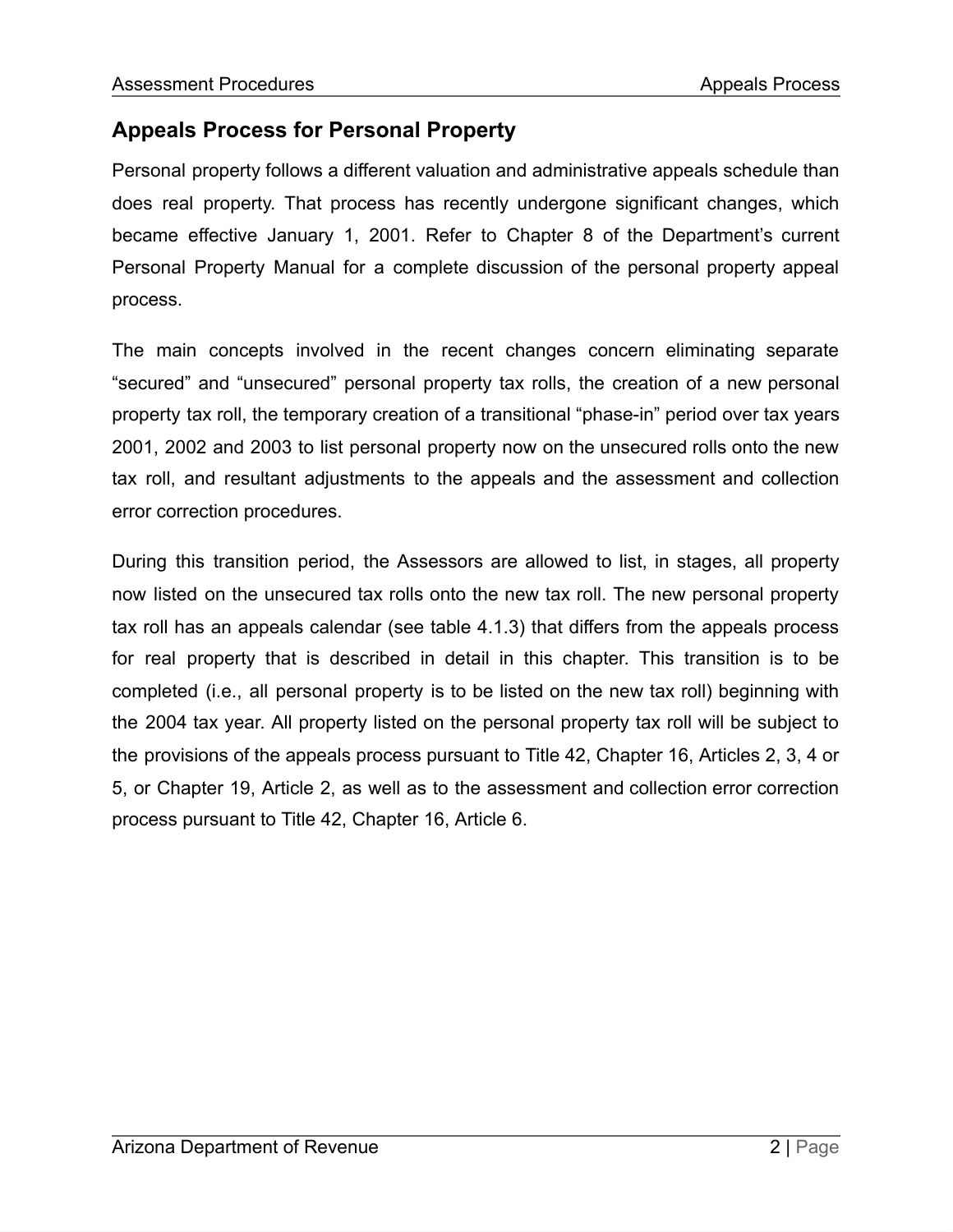#### **TABLE 4.1.1**

# **REAL PROPERTY ASSESSMENT APPEALS CALENDAR**

| <b>EVENT</b>                                                                                                                                                                      | <b>SCHEDULE</b>                                                                                                                                |
|-----------------------------------------------------------------------------------------------------------------------------------------------------------------------------------|------------------------------------------------------------------------------------------------------------------------------------------------|
| Notice of Value mailed by Assessor for the<br>subsequent tax year.                                                                                                                | Before March 1 of the valuation year.*                                                                                                         |
| Owner may file an appeal with Assessor.                                                                                                                                           | Within 60 days of date of mailing of notice.                                                                                                   |
| Owner may file an appeal with the Court.                                                                                                                                          | On or before Dec. 15 of valuation year.*                                                                                                       |
| If, on or before June 15, Assessor rejects petition<br>because it fails to include substantial information,<br>Owner may file an amended petition with the<br>Assessor.           | Within 15 days of mailing of rejection.                                                                                                        |
| If, after June 15, Assessor mails a rejection of<br>Owner's Petition, Owner may file an appeal with<br>the County or the State Board of Equalization,<br>whichever is applicable. | Within 15 days of mailing of rejection.                                                                                                        |
| At Petitioner's written request, Assessor shall<br>meet with the Petitioner.                                                                                                      | Meeting date is set by Assessor at least ten<br>working days in advance.                                                                       |
| Assessor shall consider and rule on each petition.                                                                                                                                | On or before August 15 of valuation year.*                                                                                                     |
| Owner may file an appeal with the County Board<br>of Equalization or the State Board, whichever is<br>applicable.                                                                 | Within 25 days of the date of mailing of the<br>Assessor's decision.                                                                           |
| or<br>Owner may file an appeal with the Court.                                                                                                                                    | Within 60 days of the date of mailing of<br>Assessor's decision.                                                                               |
| County Board of Equalization shall render a<br>decision on the petition.                                                                                                          | Within 10 days after hearing, but not later than<br>October 15 of valuation year.*                                                             |
| State Board of Equalization shall complete all<br>hearings and issue all decisions on all petitions.                                                                              | No later than October 15 of the valuation year.*                                                                                               |
| Owner may file appeal with the Court.                                                                                                                                             | Within 60 days of the date of mailing of the County<br>Board decision, or within 60 days of the date of<br>the State Board's written decision. |

**\*** The "valuation year," for real property on the tax roll, is the calendar year preceding the year in which the taxes are levied. A.R.S. [42-11001\(18\)](https://www.azleg.gov/viewDocument/?docName=http://www.azleg.gov/ars/42/11001.htm).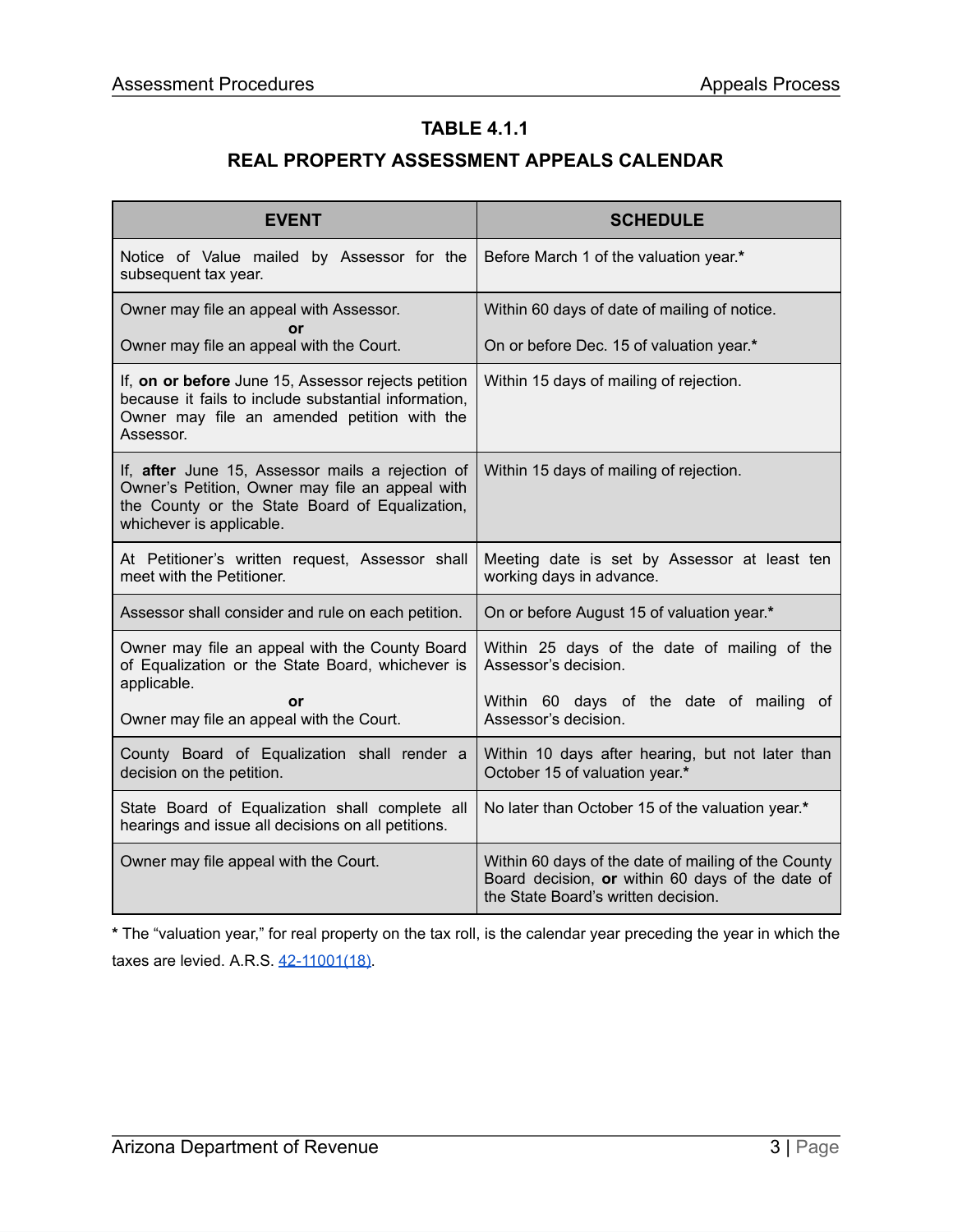#### **TABLE 4.1.2**

# **REAL PROPERTY ASSESSMENT APPEALS CALENDAR FOR ASSESSMENT CHANGES OCCURING BEFORE OCTOBER 1 OF THE VALUATION YEAR \*\* ("September 30 Notice of Change")**

| <b>EVENT</b>                                                                                                                                 | <b>SCHEDULE</b>                                                                                                                                |
|----------------------------------------------------------------------------------------------------------------------------------------------|------------------------------------------------------------------------------------------------------------------------------------------------|
| Assessor notifies Property Owner of a change in<br>assessment for the subsequent tax year.                                                   | On or before September 30 of valuation year.**                                                                                                 |
| Owner may file a petition with the County Board of<br>Equalization or the State Board of Equalization,<br>whichever is applicable.           | Within 25 Days after date of Assessor's notice.                                                                                                |
| County Board of Equalization or the State Board<br>of Equalization is to complete all hearings and<br>decide appeals on changed assessments. | On or before the third Friday in November of the<br>valuation year.*                                                                           |
| Owner may file an appeal with the Court on<br>changed assessment.                                                                            | Within 60 days of the date of mailing of the County<br>Board decision, or within 60 days of the date of<br>the State Board's written decision. |
| A new Owner may file an appeal with the Court if<br>the former Owner did not appeal.                                                         | On or before December 15 of the year in which<br>the taxes are levied.                                                                         |

**\*** The "valuation year," for real property on the tax roll, is the calendar year preceding the year in which the taxes are levied. A.R.S. [42-11001\(18\)](https://www.azleg.gov/viewDocument/?docName=http://www.azleg.gov/ars/42/11001.htm).

**\*\*** For new construction, additions to, deletions from or splits or consolidations of assessment parcels, and changes in property use that occurred after September 30 of the preceding year and before October 1 of the valuation year. A.R.S. [42-15105.](https://www.azleg.gov/viewDocument/?docName=http://www.azleg.gov/ars/42/15105.htm)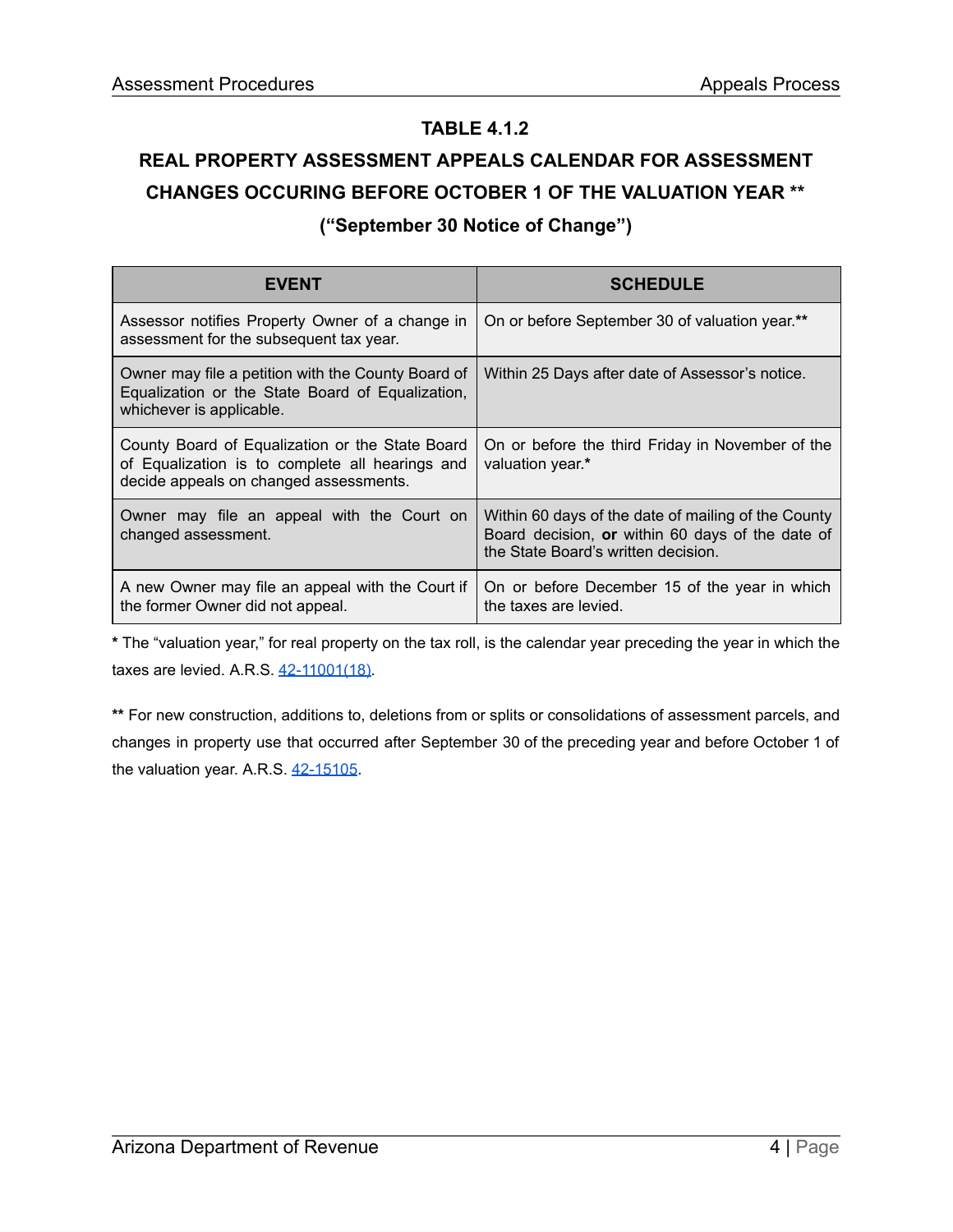#### **TABLE 4.1.3**

# **PERSONAL PROPERTY TAX ROLL APPEALS CALENDAR**

| <b>EVENT</b>                                                                                                                                              | <b>SCHEDULE</b>                                                                                                                    |
|-----------------------------------------------------------------------------------------------------------------------------------------------------------|------------------------------------------------------------------------------------------------------------------------------------|
| Notice of Value mailed by Assessor for the current<br>tax year.                                                                                           | On or before August 30.                                                                                                            |
| Owner or person in possession may file appeal<br>with Assessor.<br>or                                                                                     | Within 20 days after the date the notice was<br>delivered.                                                                         |
| Owner may file appeal with the Court.                                                                                                                     | On or before December 15.                                                                                                          |
| Assessor shall consider and rule on each petition.                                                                                                        | Within 20 days of filing of petition.                                                                                              |
| Owner or person in possession may file appeal<br>with the County Board of Equalization or the State<br>Board of Equalization, whichever applicable,<br>or | Within 20 days after the date of the Assessor's<br>notice of refusal or decision.                                                  |
| Owner or person in possession may file appeal<br>with the Court.                                                                                          | Within 60 days of date of mailing of Assessor's<br>decision.                                                                       |
| County Board of Equalization shall complete the<br>hearing and issue a decision on the petition.                                                          | On or before December 1.                                                                                                           |
| State Board of Equalization shall complete the<br>hearing and issue a decision on the petition.                                                           | On or before December 1.                                                                                                           |
| Owner or person in possession may file appeal<br>with the Court.                                                                                          | Within 60 days of the date of mailing of the County<br>Board decision, or within 60 days of the State<br>Board's written decision. |

Note: The valuation year for property on the Personal Property Tax Roll is the calendar year in which the taxes are levied. A.R.S. [42-11001\(18\)](https://www.azleg.gov/viewDocument/?docName=http://www.azleg.gov/ars/42/11001.htm).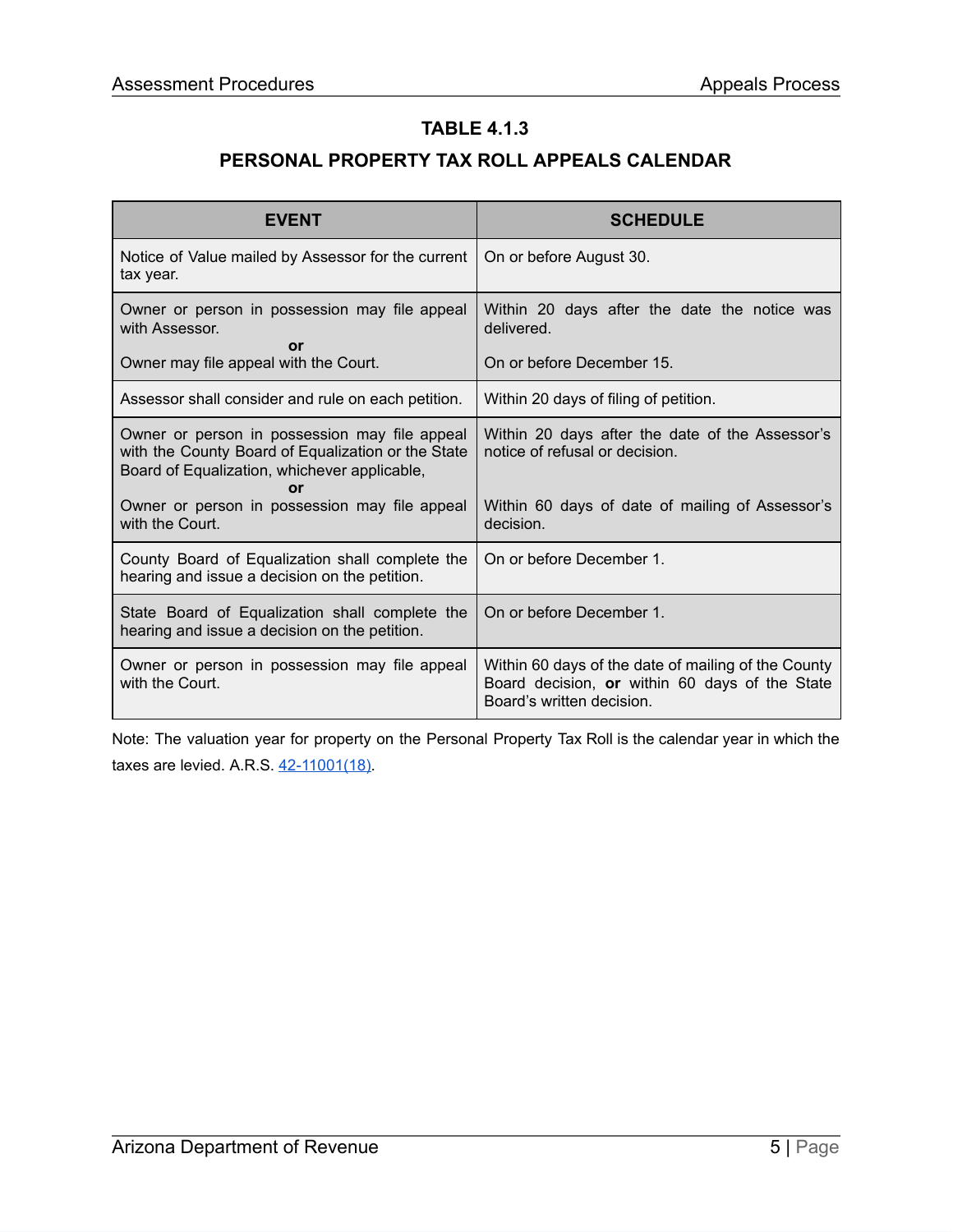# **Representation in Administrative Appeals**

Property owners may represent themselves in administrative appeals. However, in all administrative appeals a person who owns, controls or possesses property may designate an agent to act on their behalf on any matter relating to the review of the property valuation or classification. Such agents may act on behalf of the owner before the Assessor, the County Board of Equalization or the State Board of Equalization. Designation of the property tax agent must be made annually, in writing, to the County Assessor by the person on a form prescribed by the Department and shall expire at the end of the calendar year.

This designation is made by completion of the "Agency Authorization Form" (DOR Form [82130AA\)](https://azdor.gov/forms/property-tax-forms/agency-authorization-form) which must accompany all petitions filed with the Assessor, County Boards of Equalization and the State Board of Equalization. Thereafter, notices relating to the review of the valuation or classification of that property issued by the Assessor, or by either the County or State Board of Equalization shall be sent to that agent. A.R.S. [42-16001.](https://www.azleg.gov/viewDocument/?docName=http://www.azleg.gov/ars/42/16001.htm)

The agent may be an individual, or an employee of an entity designated as a property tax agent. All property tax agents must register annually with the State Board of Appraisal and are subject to a code of conduct prescribed by statute. The definition of property tax agent does not include an attorney admitted to practice law in Arizona, an employee of the person owning, controlling or possessing the property, or the employee of an entity designated as a property tax agent wherein that employee is performing a secretarial, clerical or administrative support function. A.R.S. [32-3651](https://www.azleg.gov/viewDocument/?docName=http://www.azleg.gov/ars/32/03651.htm) through A.R.S. [32-3655](https://www.azleg.gov/viewDocument/?docName=http://www.azleg.gov/ars/32/03655.htm).

# **Administrative Appeals for Real Property**

**County Assessor (Level 1).** The administrative appeal process has two levels; the Assessor (Level 1) and a Board of Equalization (Level 2). All administrative appeals must be commenced by filing a petition for review of valuation or classification with the County Assessor of the county in which the subject property is located. See the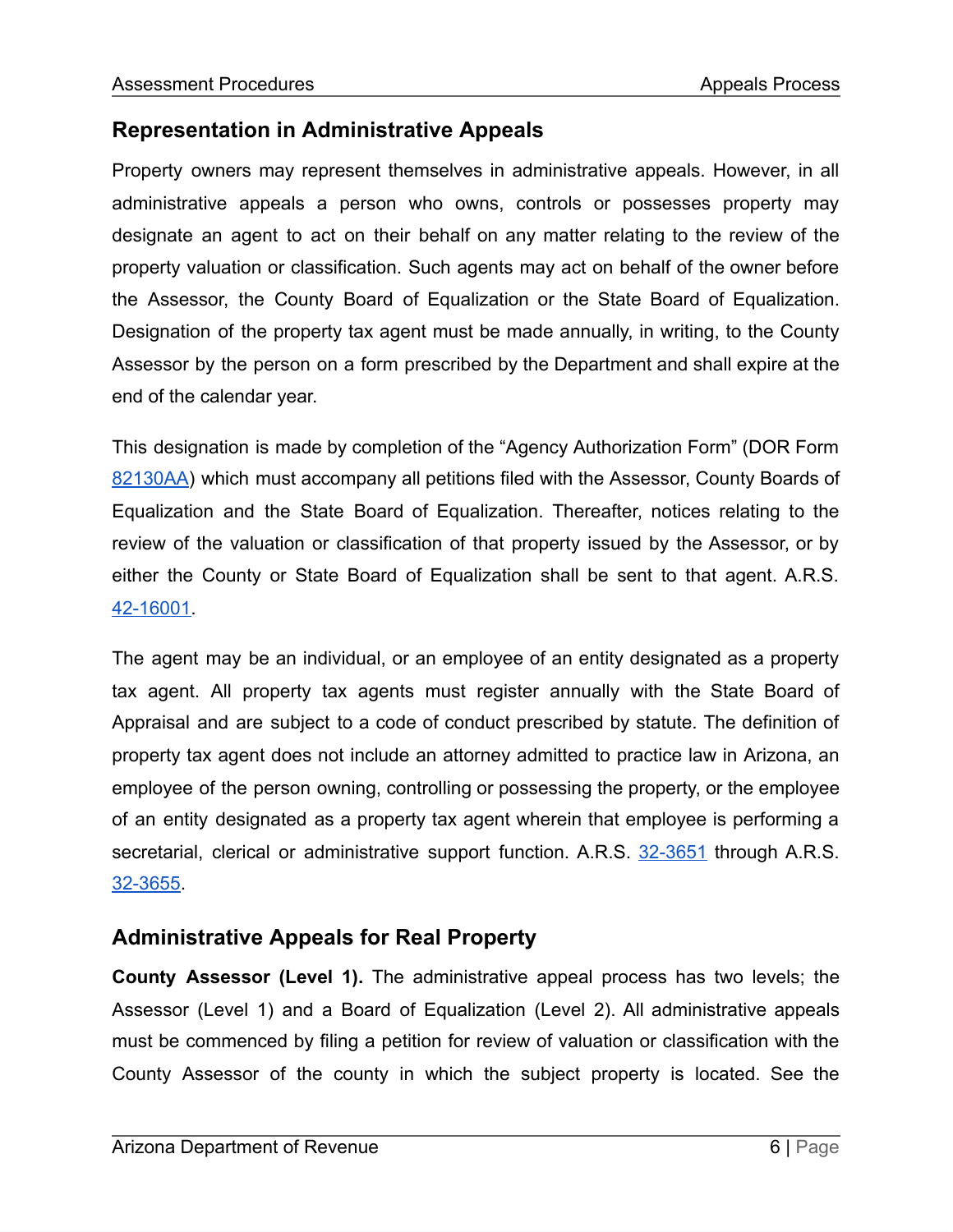following sections on "County Board of Equalization (Level 2)" and "State Board of Equalization (Level 2)" for a discussion of the second level of administrative appeal. Pursuant to A.R.S.  $42-16056(D)$ , no appeal may be presented to a County Board of Equalization or to the State Board of Equalization without first having been filed with the Assessor. For all properties other than single-family residential properties, "Petition for Review of Valuation of Real Property" (DOR Form [82130\)](https://azdor.gov/forms/property-tax-forms/petition-review-real-property-valuation) is the form needed to file an appeal. When filing this petition form the petitioner should also obtain a copy of the instruction sheet. To file appeals for single-family residential properties, use "Residential Petition for Review" (DOR Form [82130R](https://azdor.gov/forms/property-tax-forms/residential-petition-review-valuation)). This form contains the necessary filing instructions. If the petitioner is appealing the valuation of multiple parcels which are part of an economic unit, a "Multiple Parcel Appeal Form" (DOR Form [82131](https://azdor.gov/forms/property-forms/multiple-parcel-appeal-form)) must be included with the petition. If the petitioner is being represented by an agent, an "Agency Authorization Form" (DOR Form [82130AA](https://azdor.gov/forms/property-tax-forms/agency-authorization-form)) must accompany the petition. When appealing a valuation on the income approach, an income and expense statement (one of the DOR Form [82300](https://azdor.gov/forms/property-forms/income-and-expense-statement) series) appropriate for the property type must be filed with the petition. All of these forms may be obtained from the County Assessor.

A petition must be filed within sixty days after the date the Assessor mailed the Notice of Value. The petitioner is to provide the owner's opinion of the full cash value of the property and substantial information justifying the opinion of value. A.R.S. [42-16051\(D\)](https://www.azleg.gov/viewDocument/?docName=http://www.azleg.gov/ars/42/16051.htm). At the petitioner's written request, the Assessor shall meet with the petitioner at a time and place designated at least ten working days in advance by the Assessor. If the petitioner cannot appear and meet with the Assessor at the time and place set by the Assessor, the petitioner may submit written evidence to support the petition, if the evidence is submitted before the date of the meeting. A.R.S.  $42-16054(B)$ . If the Assessor grants the requested relief, the petitioner may not appeal the ruling. If the petitioner and the Assessor reach an agreement within five business days after the conclusion of the meeting, both parties shall sign an agreement and both parties waive the right to further appeal. A.R.S.  $42-16056(B)$ .

The Assessor may reject a petition because it fails to provide the substantial information required. If a petition filed with the Assessor is rejected on or before June 15, the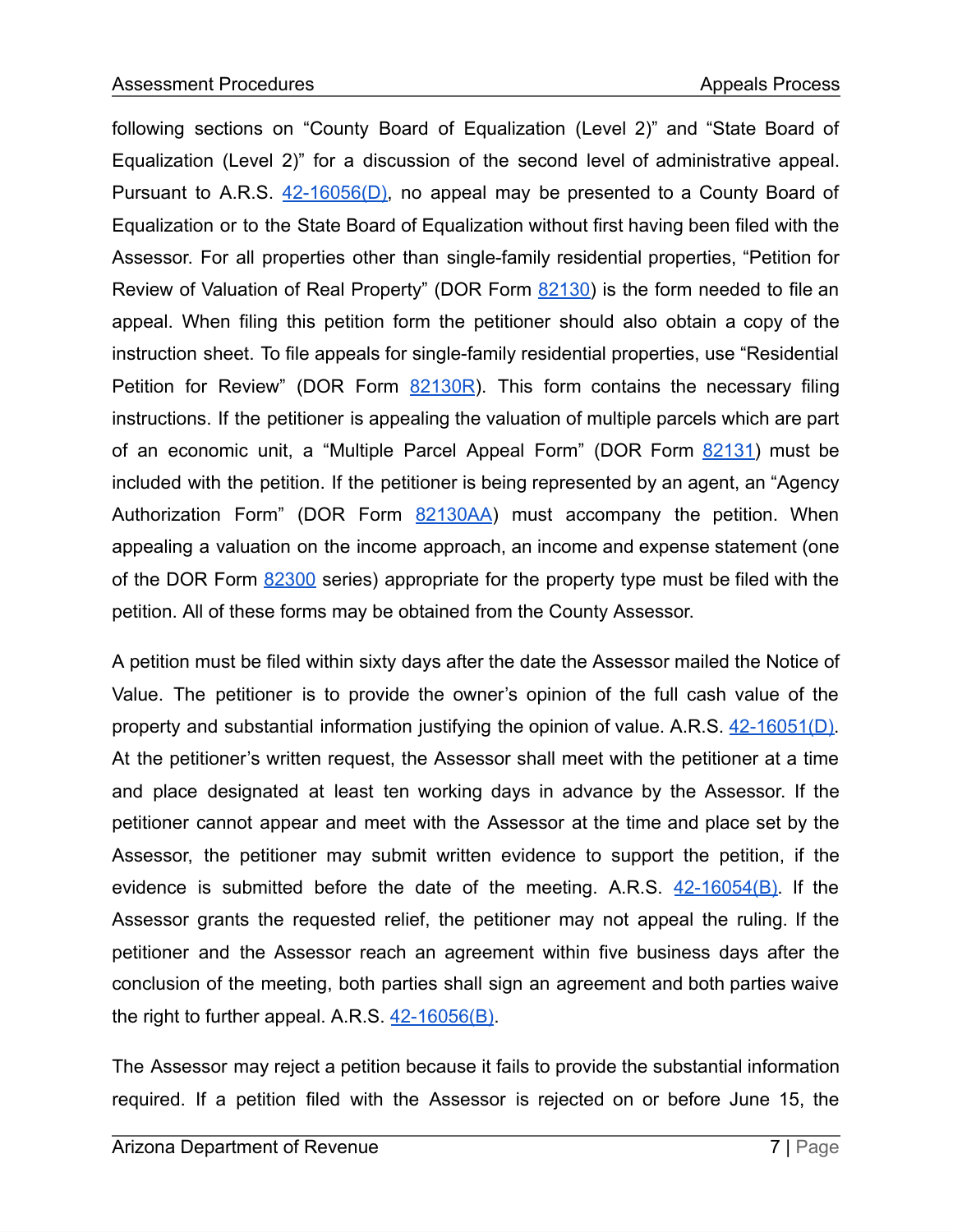petitioner may file an amended petition with the Assessor within 15 days after the Assessor's notice of the rejection is mailed. If the notice of rejection is mailed after June 15, the petitioner may appeal within 15 days to the County Board or State Board of Equalization, whichever is applicable. A.R.S. [42-16053.](https://www.azleg.gov/viewDocument/?docName=http://www.azleg.gov/ars/42/16053.htm)

The County Assessor must rule on all petitions by August 15. If the petitioner's appeal is denied in whole or in part, the Assessor shall mail, on the date of the ruling, the grounds of the refusal along with a copy of the petition. A.R.S.  $42-16055$ . Any petitioner whose request is denied may appeal to the County Board of Equalization or the State Board of Equalization; whichever is applicable, within twenty-five days. A.R.S. [42-16056](https://www.azleg.gov/viewDocument/?docName=http://www.azleg.gov/ars/42/16056.htm). Or, the petitioner may file a judicial appeal with the Court within sixty days of the date of mailing of the Assessor's decision. A.R.S. [42-16201\(B\)](https://www.azleg.gov/viewDocument/?docName=http://www.azleg.gov/ars/42/16201.htm).

Any decision of the Assessor considered to be erroneous by the Director may be appealed by the Director to the County Board of Equalization or State Board of Equalization, whichever is applicable. Such an appeal must be filed within twenty-five days after the Assessor's decision was mailed to the taxpayer and the Department. A.R.S. [42-16105\(B\)](https://www.azleg.gov/viewDocument/?docName=http://www.azleg.gov/ars/42/16105.htm) and [42-16157\(B\)](https://www.azleg.gov/viewDocument/?docName=http://www.azleg.gov/ars/42/16157.htm).

**County Board of Equalization (Level 2).** Pursuant to A.R.S. [42-16102,](https://www.azleg.gov/viewDocument/?docName=http://www.azleg.gov/ars/42/16102.htm) each county with a population of **less** than five hundred thousand persons by the most recent United States decennial census must utilize that county's Board of Equalization to hear the second level of administrative appeal. This Board consists of the County Board of Supervisors sitting as a County Board of Equalization to consider property valuation appeals. A County Board of Equalization may appoint hearing officers to hear the appeals. These hearing officers must meet qualifications for appointment stated in A.R.S. [42-16103.](https://www.azleg.gov/viewDocument/?docName=http://www.azleg.gov/ars/42/16103.htm) One or more members of the Board of Supervisors or a hearing officer may hold hearings. Also, a county's Board of Supervisors can contract with the State Board of Equalization to perform this review of filed petitions. A.R.S. [42-16102\(C\).](https://www.azleg.gov/viewDocument/?docName=http://www.azleg.gov/ars/42/16102.htm) Pursuant to A.R.S. [42-16104\(B\),](https://www.azleg.gov/viewDocument/?docName=http://www.azleg.gov/ars/42/16104.htm) the County Board shall mail a notice of each hearing to all parties at least fourteen days before the date of the hearing unless all parties waive the notice requirement. The Board of Supervisors then considers the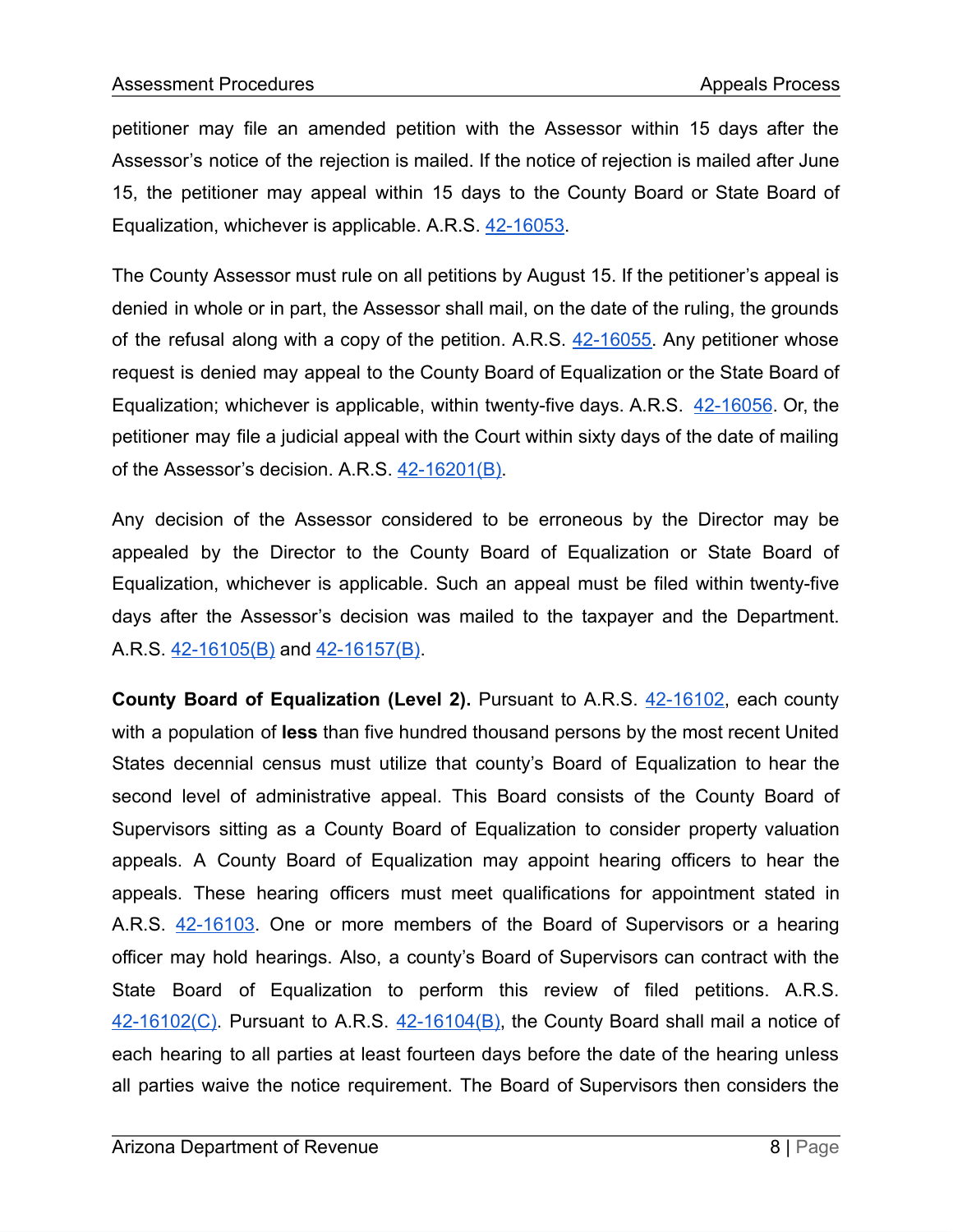hearing officer's report when deciding the appeal. The County Board of Equalization must complete all hearings and issue all decisions within ten days of the hearing, and in any event not later than October 15 of the valuation year. A.R.S. [42-16108.](https://www.azleg.gov/viewDocument/?docName=http://www.azleg.gov/ars/42/16108.htm)

Any person dissatisfied with the valuation or classification of their property as fixed by the County Board of Equalization may file an appeal with the Court within sixty days of the County Board of Equalization's decision. The Assessor or the Department may appeal any reduction in valuation by the County Board of Equalization to the Court. A.R.S. [42-16202](https://www.azleg.gov/viewDocument/?docName=http://www.azleg.gov/ars/42/16202.htm).

**State Board of Equalization (Level 2).** Each county with a population of **more** than five hundred thousand persons by the most recent United States decennial census (currently Maricopa and Pima) must use the State Board of Equalization for the second level of administrative appeal. The State Board of Equalization consists of five members appointed by the Board of Supervisors from each of those counties, three members appointed by the Governor from each of those counties, and an additional member designated by the Governor as a full-time Chairperson. These members of the Board must meet the qualifications for appointment stated in A.R.S. [42-16153.](https://www.azleg.gov/viewDocument/?docName=http://www.azleg.gov/ars/42/16153.htm) All hearings are heard in the county where the property involved is located. A.R.S. [42-16161](https://www.azleg.gov/viewDocument/?docName=http://www.azleg.gov/ars/42/16161.htm).

Hearings involving properties in Legal Class 3 or any property valued at \$500,000 or less are heard by one member of the Board or a hearing officer, either of which has to be from the county where the property is located.

All other property appeals (for property not in Legal Class 3, or which is valued at more than \$500,000) are heard by a panel of either three or five members of this Board, of which at least two must be from the county in which the property is located, unless the Chairperson is sitting as a representative of that county. All hearing officers must also meet the same qualifications for appointment required of members of the State Board of Equalization. A.R.S. [42-16155](https://www.azleg.gov/viewDocument/?docName=http://www.azleg.gov/ars/42/16155.htm). The Chairperson may sit on any case as a hearing officer representing any county. A.R.S. [42-16156](https://www.azleg.gov/viewDocument/?docName=http://www.azleg.gov/ars/42/16156.htm).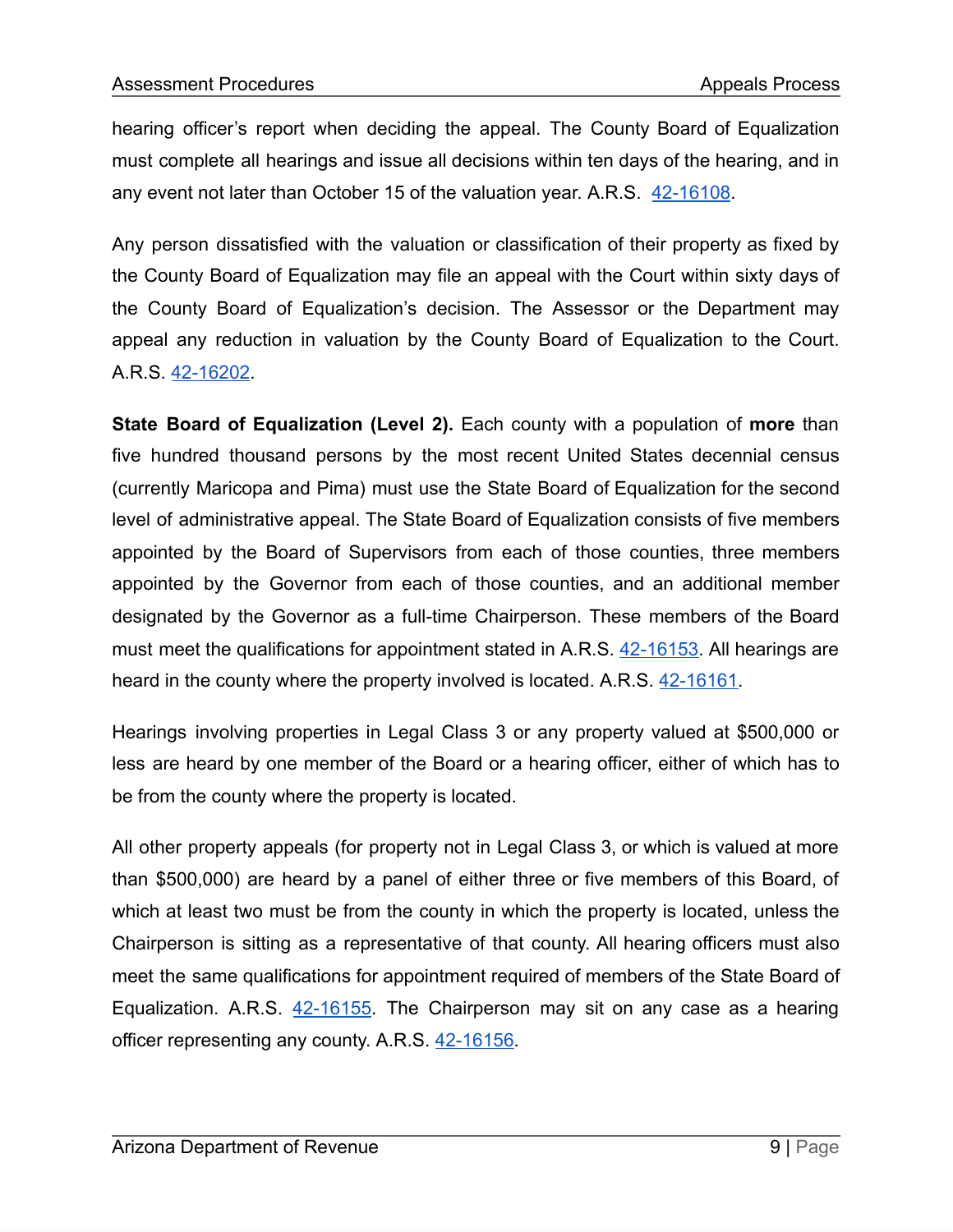Persons filing a petition with the Board must include a copy of the Assessor's original Notice of Value and a copy of the Assessor's written decision on the petition filed with the Assessor. If the Board maintains an electronic filing system, the party may transmit required information to the Board in a format compatible with the Board's filing system. The Board's transmitted receipt is then evidence of the electronic filing of the petition. A.R.S. [42-16161](https://www.azleg.gov/viewDocument/?docName=http://www.azleg.gov/ars/42/16161.htm).

The State Board of Equalization must complete all hearings and issue all decisions before October 15 of the valuation year. Pursuant to A.R.S. [42-16164\(A\)](https://www.azleg.gov/viewDocument/?docName=http://www.azleg.gov/ars/42/16164.htm), the Chairman of the State Board may review any decision to ensure due process to all parties. Any party, or the Department, who is dissatisfied with the final decision of the Board may appeal to the Court within sixty days of the date of the written notice of the decision. A.R.S. [42-16165](https://www.azleg.gov/viewDocument/?docName=http://www.azleg.gov/ars/42/16165.htm) and [42-16203](https://www.azleg.gov/viewDocument/?docName=http://www.azleg.gov/ars/42/16203.htm).

**Appealing a Change in Real Property Valuation by County Assessor (September 30 Notice of Change).** A modified administrative appeal process is utilized in cases where the owner wishes to appeal a real property value changed by the County Assessor in the case of new construction, additions to, or deletions from or splits or consolidations of assessment parcels, and changes in property use that occur after September 30 of the preceding year, and before October 1 of the valuation year. In this situation, the owner does not first file an administrative appeal with the County Assessor, but instead files directly with either the State Board or County Board of Equalization, as appropriate for the county's population. The real property owner must file such an appeal within 25 days after the date of the Assessor's notice of change. A.R.S. [42-15105.](https://www.azleg.gov/viewDocument/?docName=http://www.azleg.gov/ars/42/15105.htm) The County Board or the State Board of Equalization must then complete all hearings and issue all decisions with respect to the change in valuation on or before the third Friday in November of the valuation year. A.R.S. [42-16108](https://www.azleg.gov/viewDocument/?docName=http://www.azleg.gov/ars/42/16108.htm) and [42-16165.](https://www.azleg.gov/viewDocument/?docName=http://www.azleg.gov/ars/42/16165.htm)

Any property owner who is dissatisfied with the final decision of the State Board or County Board of Equalization's decision may appeal to the Court within sixty days after the date of the decision. A new owner of property for which the former owner did not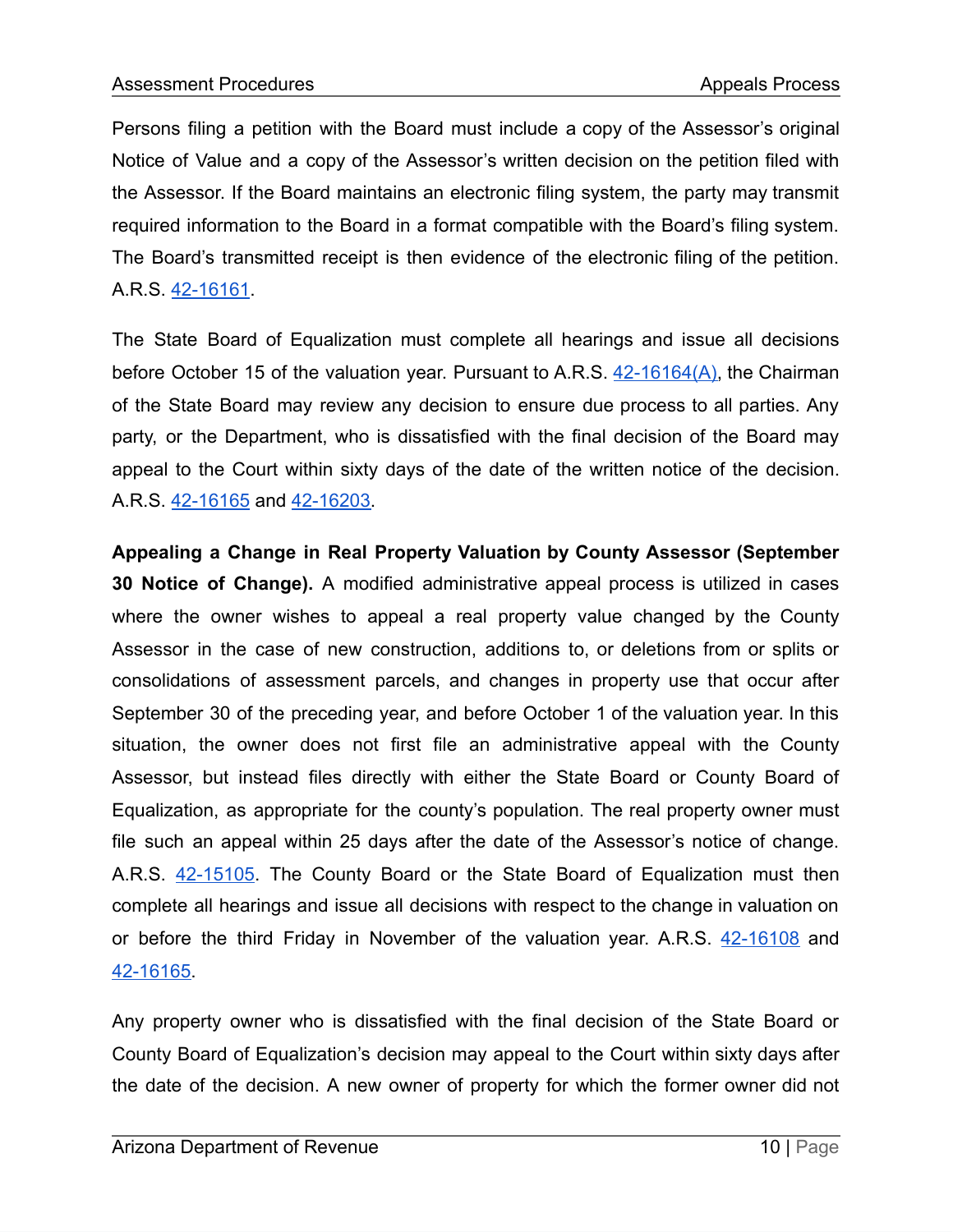appeal the change in valuation may have until December 15 of the year in which the taxes are levied to file a judicial appeal. A.R.S.  $42-16205(B)$ .

#### **Judicial Appeals for Real and Personal Property**

**Court Appeals.** Any person dissatisfied with the annual valuation or classification of their property as determined by the County Assessor may elect to not utilize the administrative appeal process and may appeal directly to the Court on or before December 15 of the valuation year. A.R.S.  $42-16201(A)$ . Appeals to the Court may also be filed by any taxpayer dissatisfied with decisions of the County Assessor, the County Board of Equalization, or the State Board of Equalization regarding the taxpayer's petition. Any such judicial appeal must be filed within sixty days of the date of mailing of the most recent Assessor or County Board of Equalization's administrative decision, or within sixty days of the date of the State Board of Equalization's written decision. A.R.S. [42-16201](https://www.azleg.gov/viewDocument/?docName=http://www.azleg.gov/ars/42/16201.htm) through [42-16203](https://www.azleg.gov/viewDocument/?docName=http://www.azleg.gov/ars/42/16203.htm), inclusive.

All taxes levied and assessed against property on which an appeal has been filed with the Court shall be paid prior to the date the taxes become delinquent. If such taxes are not paid prior to becoming delinquent, the Court shall dismiss the appeal. A.R.S. [42-16210.](https://www.azleg.gov/viewDocument/?docName=http://www.azleg.gov/ars/42/16210.htm) The filing of an appeal with the Court shall suspend and render subject to dismissal any pending administrative proceeding filed by the taxpayer relating to any issue, which is or may be determined by the Court under a pending appeal. A.R.S. [42-16201\(C\).](https://www.azleg.gov/viewDocument/?docName=http://www.azleg.gov/ars/42/16201.htm)

The Director of the Department may appeal to the Court any decision of any County Board of Equalization or the State Board of Equalization, which, in the Director's opinion, is considered erroneous. Such appeals must be filed on or before the final date a taxpayer may file an appeal from the valuation or classification of his property. A.R.S. [42-16206.](https://www.azleg.gov/viewDocument/?docName=http://www.azleg.gov/ars/42/16206.htm)

**Small Claims Procedures in Tax Court.** A taxpayer may elect to use simplified, small claims procedures in Tax Court in certain cases where the dispute concerns Legal Class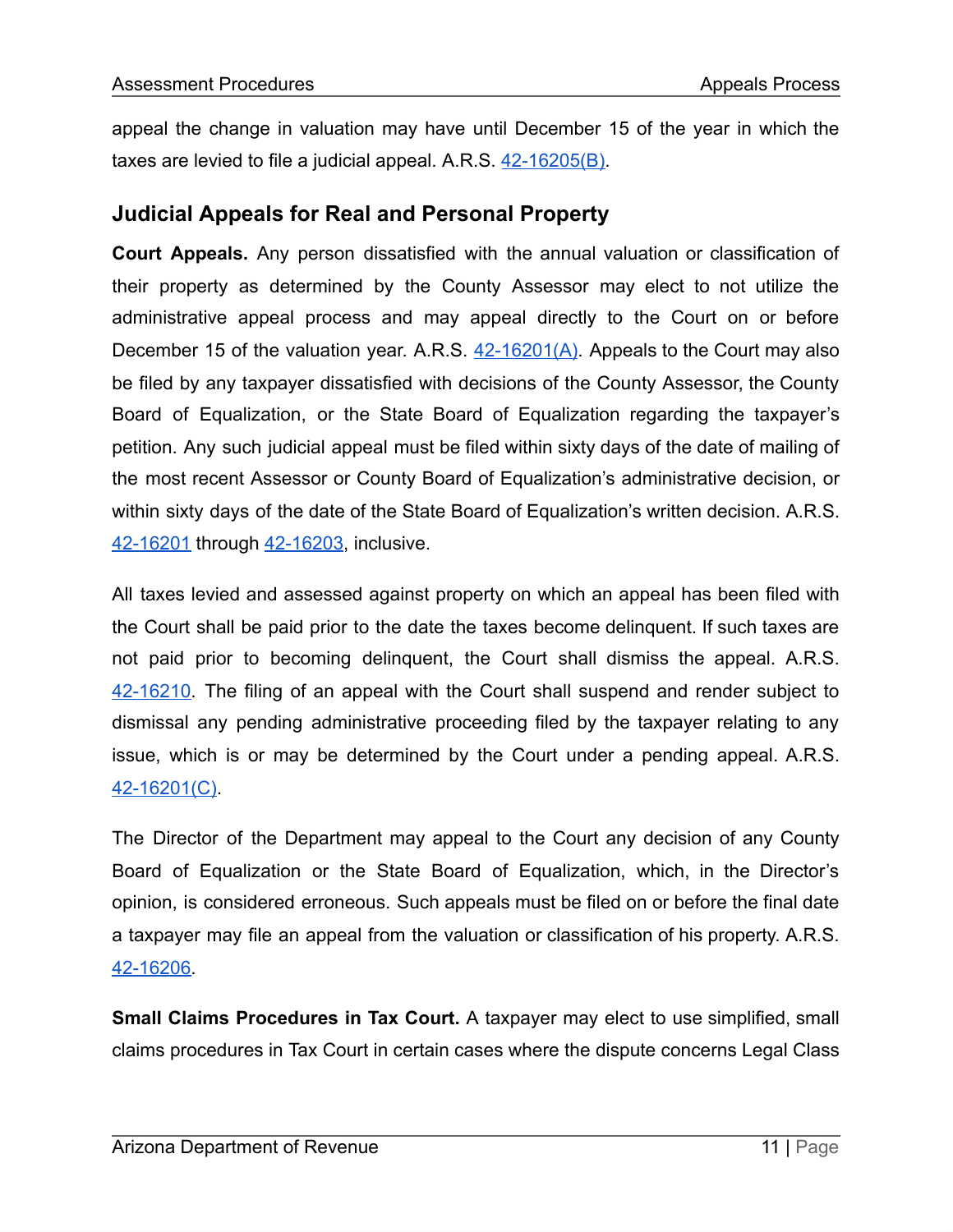3 residential<sup>1</sup> properties, or in which the full cash value of real and personal property does not exceed three hundred thousand dollars. A.R.S. [12-172.](https://www.azleg.gov/viewDocument/?docName=http://www.azleg.gov/ars/12/00172.htm) Pursuant to A.R.S.  $12-173(C)$ , a small claims procedure may be reclassified as a regular Court case by the judge or the commissioner if the requirements of A.R.S. [12-172](https://www.azleg.gov/viewDocument/?docName=http://www.azleg.gov/ars/12/00172.htm) are not met.

A taxpayer elects to use small claims procedures by indicating in the caption of the complaint that the matter is a small claims procedure. The taxpayer may appear on their own behalf, or can be represented by an attorney licensed to practice in this state, or by any other person the Court allows to participate in the hearing. A.R.S. [12-172](https://www.azleg.gov/viewDocument/?docName=http://www.azleg.gov/ars/12/00172.htm) and [12-174.](https://www.azleg.gov/viewDocument/?docName=http://www.azleg.gov/ars/12/00174.htm)

**Appeals on Classification as Historic Property.** Pursuant to A.R.S. [12-163\(B\)](https://www.azleg.gov/viewDocument/?docName=http://www.azleg.gov/ars/12/00163.htm), any owner whose application for classification has been denied by the State Historic Preservation Officer may appeal to the Court. A.R.S. [42-12103\(E\).](https://www.azleg.gov/viewDocument/?docName=http://www.azleg.gov/ars/42/12103.htm)

**Appeals of Court Judgments.** The judgment of the Court is final unless a notice of appeal is filed within thirty days after the entry of the judgment. A department of Division 1 of the Court of Appeals shall hear the appeal. A.R.S. [12-170.](https://www.azleg.gov/viewDocument/?docName=http://www.azleg.gov/ars/12/00170.htm) If small claims procedures were followed in Tax Court, there is no further appeal allowed. A.R.S. [12-174.](https://www.azleg.gov/viewDocument/?docName=http://www.azleg.gov/ars/12/00174.htm)

**Defense of Judicial Appeals.** Pursuant to A.R.S. [42-16208\(A\)](https://www.azleg.gov/viewDocument/?docName=http://www.azleg.gov/ars/42/16208.htm), when filing an appeal with the Court, the appellant must name the defendant. The defendant is specified as follows:

1. With property valued and assessed by a county, the taxpayer appealing shall name the county as defendant. The county is responsible for representing all defendants named in the appeal unless, in the opinion of the Department, the appeal involves an issue of statewide importance, in which case the Department and the Attorney General's Office are responsible for defending the issue. The Department may periodically advise the county of issues that the Department

<sup>1</sup> Excluding leased or rented residential property. This type of property should be placed in Legal Class 4.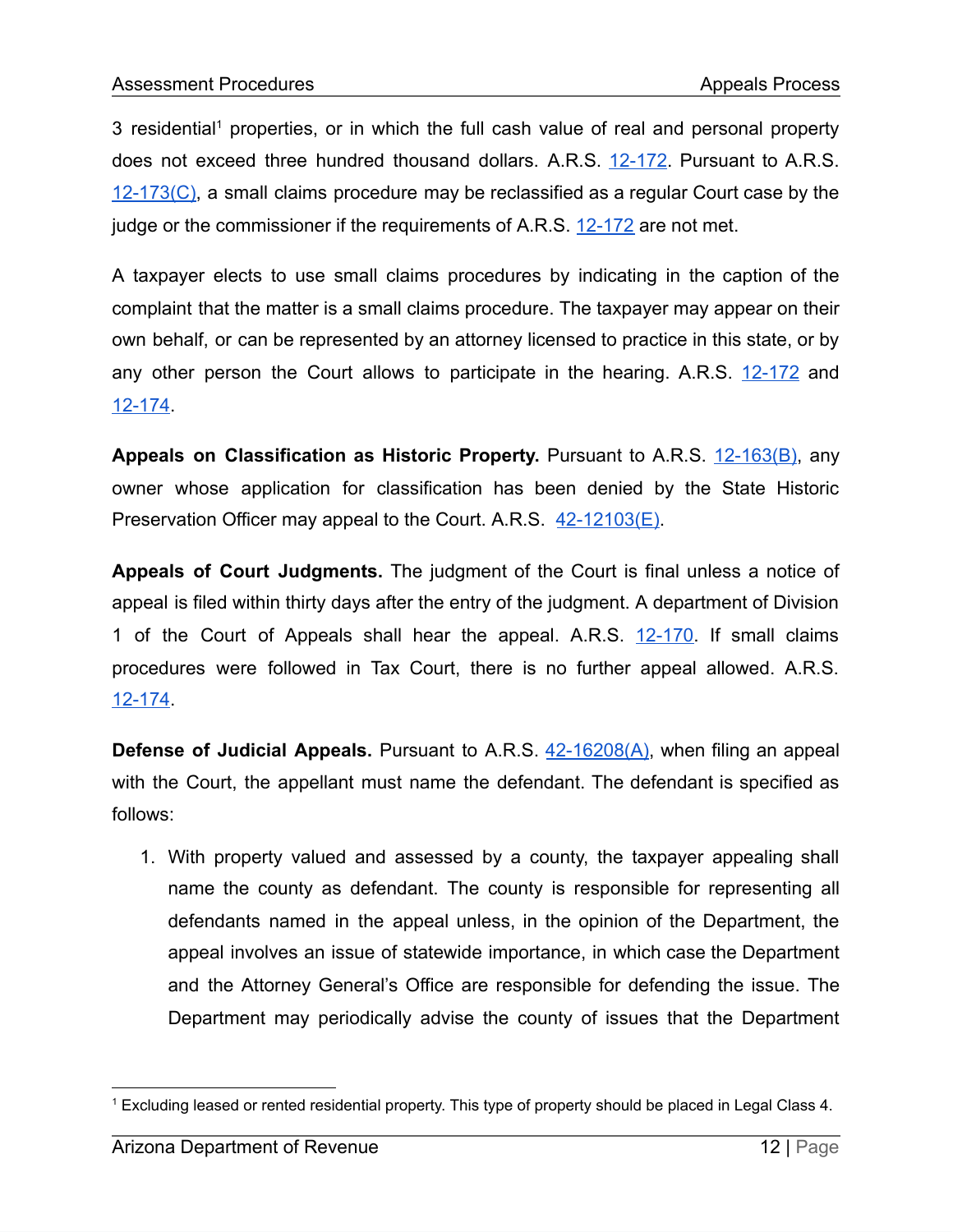considers of statewide importance. The county shall inform the Department if any of these issues arise at any time during an appeal.

- 2. In an appeal by the Department, the taxpayer shall be named as defendant.
- 3. In an appeal by a county or County Assessor, the taxpayer shall be named as defendant.

**Appealing State Board of Equalization Decisions on Equalization Orders.** Pursuant to A.R.S. [42-16208\(B\)](https://www.azleg.gov/viewDocument/?docName=http://www.azleg.gov/ars/42/16208.htm), in appeals to the Court concerning decisions of the State Board of Equalization in issuing or reviewing equalization orders, the appellant shall name as defendants the following:

- 1. In an appeal by a taxpayer, both the Department and the county in which the property is located.
- 2. In an appeal by the Department, both the county in which the property is located and the taxpayer who appealed the equalization order to the State Board of Equalization.
- 3. In an appeal by the county or County Assessor, the taxpayer and the Department.

**Intervention in Judicial Appeals by Unnamed Parties.** The Department or the county in which the property is located has the right to intervene in any appeal in which it is not named a party, pursuant to Rule 24(a), Arizona Rules of Civil Procedure. A.R.S. [42-16208\(C\).](https://www.azleg.gov/viewDocument/?docName=http://www.azleg.gov/ars/42/16208.htm)

# **After an Appeal Decision**

**Action to be taken for the Valuation Year Appealed.** When an appealed valuation or classification of a property has been determined by the Assessor, the County or State Board of Equalization during the valuation year, or a Court decision later changes valuation for the valuation year affected, the value and classification established at the highest level of appeal shall be entered on the tax roll.

**Valuation and Classification in the Year Subsequent to an Appeal.** For the valuation year subsequent to an appeal, the valuation or classification of property shall be the